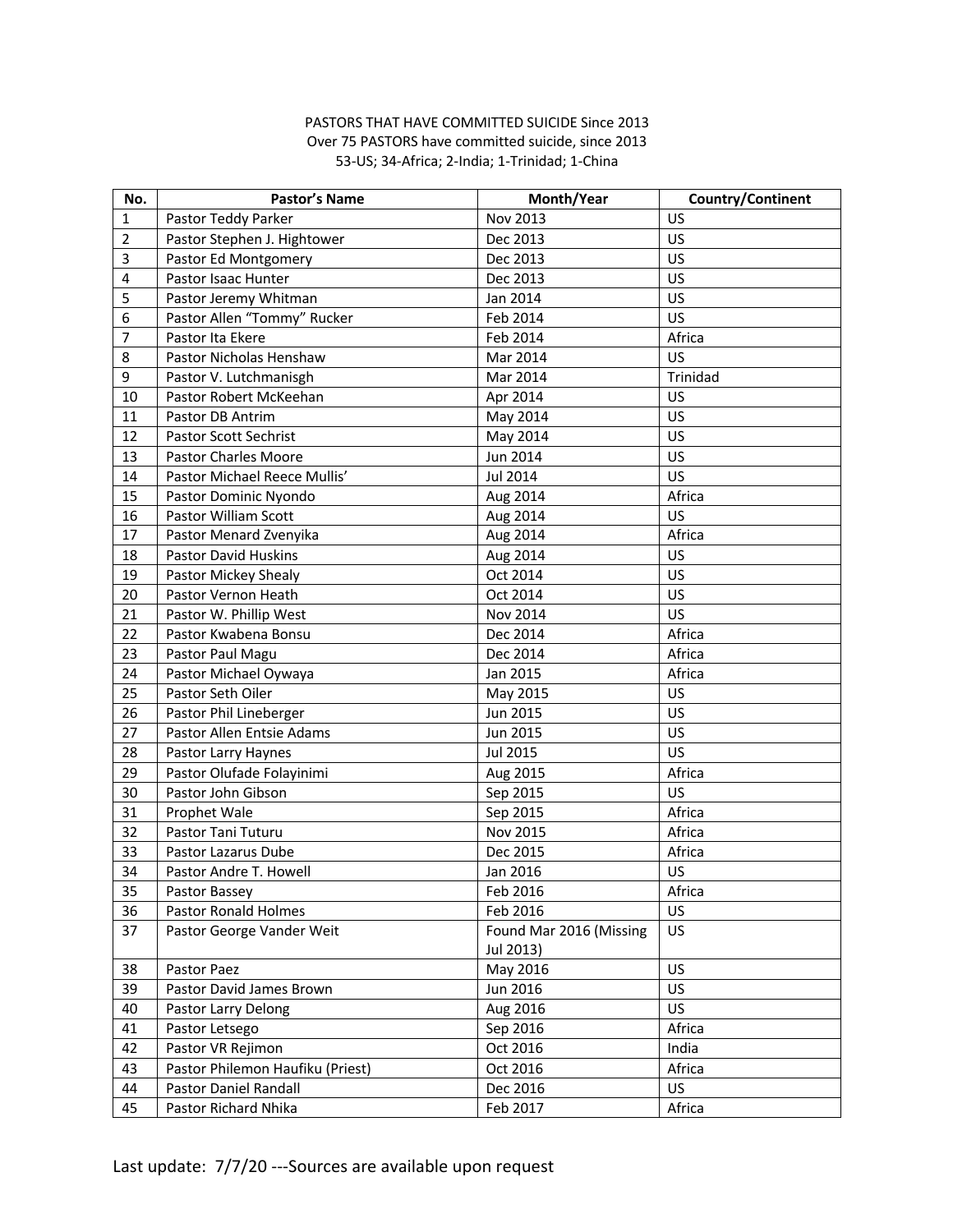| 46 | Pastor Oba Ewuare II                         | Feb 2017        | Africa    |
|----|----------------------------------------------|-----------------|-----------|
| 47 | Pastor Cedric Anderson                       | Apr 2017        | US        |
| 48 | <b>Bishop Kenneth Hopkins</b>                | Jun 2017        | US        |
| 49 | Pastor Amaurys Mella                         | Jul 2017        | US        |
| 50 | Pastor Bill Lenz                             | Dec 2017        | US        |
| 51 | Pastor Danny Ray Johnson                     | Dec 2017        | US        |
| 52 | Priest James C. Csaszar                      | Dec 2017        | US        |
| 53 | Pastor Name UNKNOWN                          | Dec 2017        | Africa    |
| 54 | Pastor Samuel Hamza                          | Dec 2017        | Africa    |
| 55 | Pastor Guddetti Pawan Kumar                  | Feb 2018        | India     |
| 56 | <b>Bishop Ncimbi</b>                         | May 2018        | Africa    |
| 57 | Pastor Name UNKNOWN                          | <b>Jun 2018</b> | Africa    |
| 58 | Pastor Abel Ayinze                           | Aug 2018        | Africa/US |
| 59 | Pastor Andrew Stoecklein                     | Aug 2018        | US        |
| 60 | Pastor Dale Cross, Sr.                       | Aug 2018        | US        |
| 61 | Pastor Jorom Opio                            | Oct 2018        | Africa    |
| 62 | Pastor Name UNKNOWN 75 yrs old               | Oct 2018        | Africa    |
| 63 | Pastor Precocious Mpofu                      | Oct 2018        | Africa    |
| 64 | Pastor Amos Chisanga                         | Oct 2018        | Africa    |
| 65 | Pastor Chris Woriji                          | Nov 2018        | Africa    |
| 66 | Pastor Jim Howard                            | Jan 2019        | US        |
| 67 | Pastor Vernon Allan Richardson               | Feb 2019        | US        |
| 68 | Pastor John Kilzer                           | Mar 2019        | US        |
| 69 | Pastor Eugene Keahey                         | May 2019        | US        |
| 70 | <b>Bishop Emmanuel Nyongesa</b>              | May 2019        | Africa    |
| 71 | Pastor Michael Arowosiye                     | May 2019        | Africa    |
| 72 | Pastor Seun Adeduntan                        | May 2019        | Africa    |
| 73 | Pastor Song Yongsheng                        | Jul 2019        | China     |
| 74 | Pastor John Garner                           | Aug 2019        | US        |
| 75 | Pastor Tunde                                 | Sep 2019        | Africa    |
| 76 | Pastor Jarrid Wilson                         | Sep 2019        | US        |
| 77 | Pastor Berry Dambaza                         | Sep 2019        | Africa    |
| 78 | Pastor Bryan Fuldwider                       | Oct 2019        | US        |
| 79 | Pastor LaRhonda Jones (murdered in murder -  | Nov 2019        | US        |
|    | suicide)                                     |                 |           |
| 80 | Pastor John Clark                            | Dec 2019        | US        |
| 81 | Pastor Elisha Nadoya Mizigo (murder-suicide- | Jan 2020        | Africa    |
|    | wife)                                        |                 |           |
| 82 | Father Evan Harkins (Catholic Priest)        | Jan 2020        | US        |
| 83 | Pastor Richard Logan (murder-suicide -       | Feb 2020        | US        |
|    | wife,son)                                    |                 |           |
| 84 | Pastor Goitsemodimo Madoda                   | Feb 2020        | Africa    |
| 85 | Pastor Ulysses Woodard (murder-suicide-wife) | Mar 2020        | US        |
| 86 | Pastor Onyeonoziri                           | Apr 2020        | Africa    |
| 87 | Pastor Darrin Patrick                        | May 2020        | US        |
| 88 | Pastor Jason Rowe                            | Jun 2020        | US        |
| 89 | Pastor Peter                                 | <b>Jun 2020</b> | Africa    |